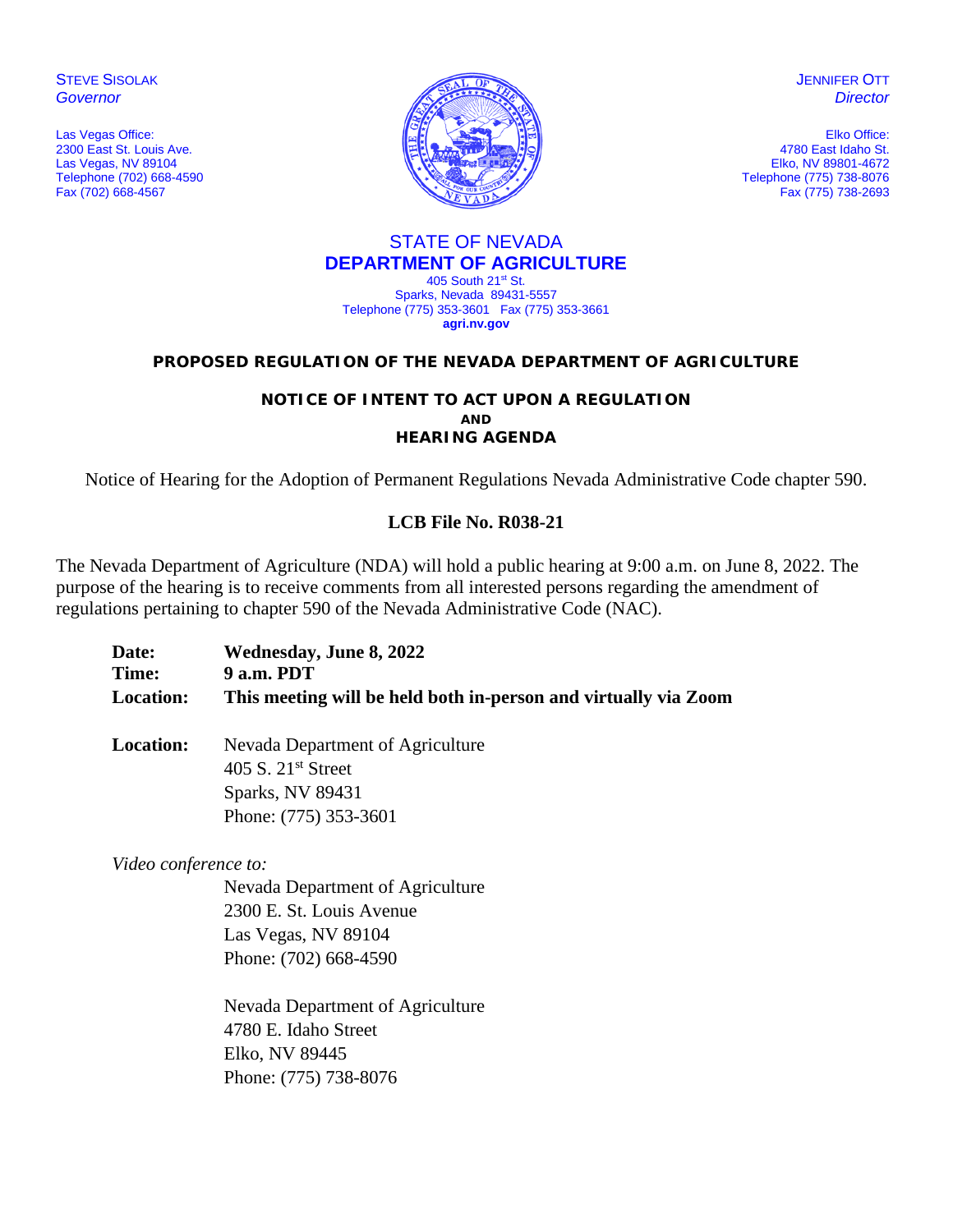### **Remote Meeting Information:**

To join the meeting virtually, click on the URL and enter the meeting number and password when prompted:

<https://us02web.zoom.us/j/85443903340> Meeting Number: 854 4390 3340

To join by telephone, call one of the phone-in numbers below and enter the passcode when prompted.

Dial by your location

 +1 346 248 7799 US (Houston) +1 669 900 9128 US (San Jose) +1 253 215 8782 US (Tacoma) +1 312 626 6799 US (Chicago) +1 646 558 8656 US (New York) +1 301 715 8592 US (Washington DC)

Meeting Number: 854 4390 3340

## **INFORMATIONAL STATEMENTS**

Pursuant to [NRS 233B.0603,](https://www.leg.state.nv.us/NRS/NRS-233B.html#NRS233BSec0603) the NDA is providing the following statements pertaining to the public hearing on proposed changes to Chapter 590 of NAC.

1. The need for and the purpose of the proposed regulation or amendment.

- This regulation is necessary to:
	- Update the purchase price (from ASTM, International) for the standard specification for Spark-Ignition Engine Fuel adopted by reference
	- Add a new subsection adopting by reference certain provisions of Title 40 of the Code of Federal Regulations
	- Add a new subsection providing guidance by which the public may inspect publications adopted by reference by the State Board of Agriculture
	- Add language clarifying regulations concerning Reid Vapor Pressure and other regulations concerning prohibited substances in gasoline
	- Add language addressing state and federal regulations concerning the storage and sale of E15 gasoline
	- Amend reference to the State Sealer to reference the updated name of the division from Consumer Equitability to Measurement Standards

2. If the regulation is a permanent one, a statement explaining how to obtain the approved or revised text of the proposed regulation prepared by the Legislative Counsel pursuant to NRS 233B.063.

2300 East St. Louis Ave. Las Vegas, NV 89104 Telephone (702) 668-4590 Fax (702) 668-4567

405 South 21st St. Sparks, Nevada, 89431 Telephone (775) 353-3601 Fax (775) 353-3661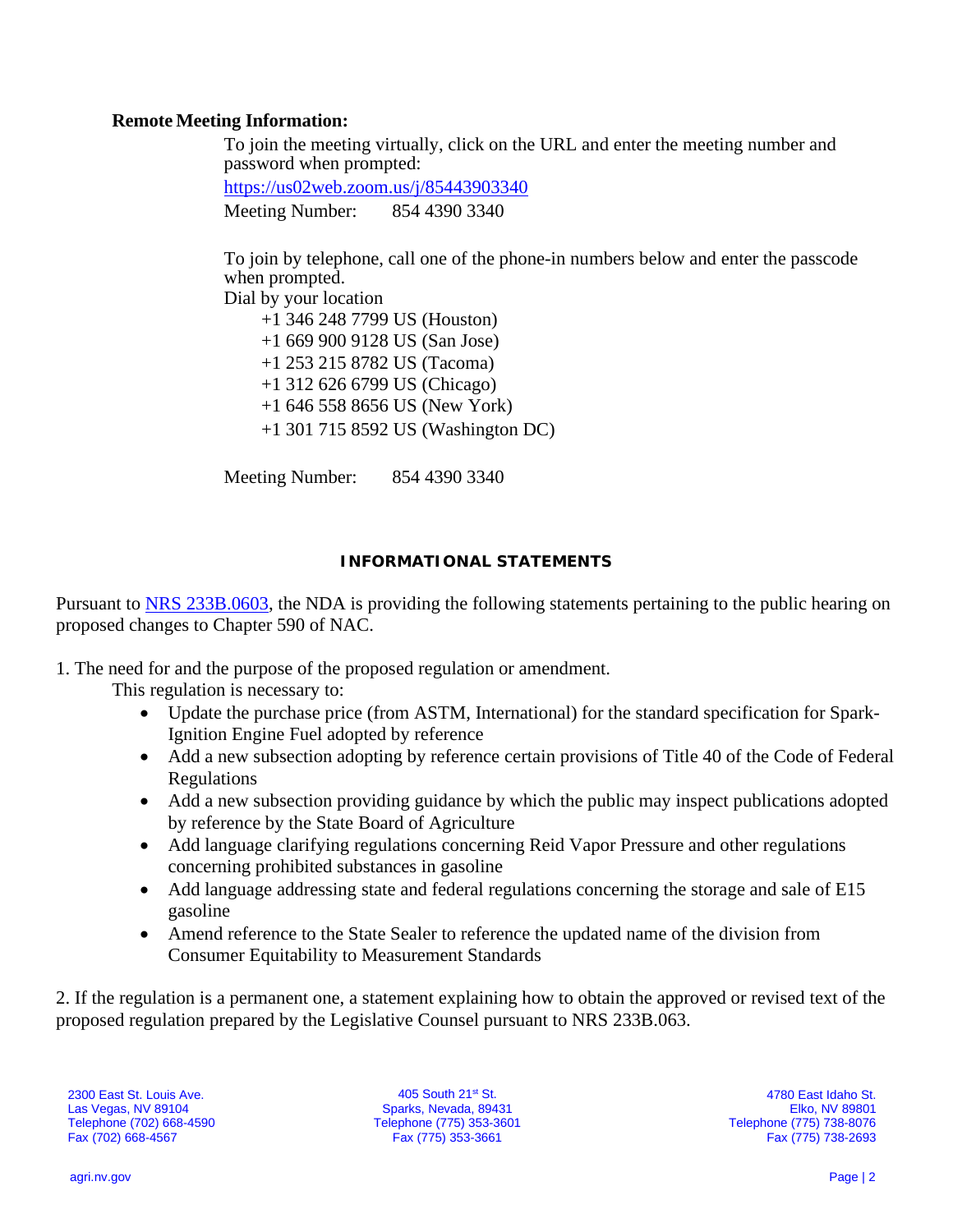A copy of all materials relating to the proposal may be obtained by visiting the Department's website at [agri.nv.gov](http://agri.nv.gov/Animals/Animal_Industries_Hearings,_Workshops,_Meetings/) or by contacting the Division of Measurement Standards at 775-353-3783 or ce@agri.nv.gov. Copies may also be requested or inspected by visiting the NDA offices located in Elko, Las Vegas or Sparks or the Nevada State Library and Archives at 100 Stewart Street, Carson City, NV 89701. A reasonable fee for copying or postage may be charged for those requesting a print copy. Members of the public who would like additional information about the proposed regulation may contact the Division of Measurement Standards by 775-353-3783 and ce@agri.nv.gov.

3. The estimated economic effect of the regulation on the business which it is to regulate and on the public.

• Adverse economic effect on regulated business

Because E15 can affect fueling systems (tanks, piping, dispensers, seals, etc.), it is possible that retailers will need to change one or more aspects of their infrastructure to store and sell E15 safely and responsibly. For businesses that choose not to sell E15, there will be no economic effect. Businesses that choose to sell E15 would see a range of direct costs, depending on the level of infrastructure changes that they would need to undertake.

- $\circ$  For a retail station with tank(s), dispensers, piping and seals that are compatible with E15, the cost would be relatively minimal, approximately \$2,000 or less for labeling and placarding, depending on the size of the station.
- o A retail station needing to upgrade their dispensers to those that are compatible with E15 may retrofit at a cost of approximately \$4,000 per dispenser or replace with new dispensers at a cost of approximately \$20,000 each.
- o Replacement of a 10,000-gallon underground storage tank is estimated to cost approximately \$115,000.

These approximate expenses can be used to estimate the total cost that a business will incur. The sale of E15 is not mandatory but will be another product available in the marketplace. Retailers will have the choice whether or not to sell E15.

- Beneficial economic effect on regulated business Regulated businesses may see beneficial economic effects in the form of increased sales, if there is consumer interest in E15 as an additional product choice.
- Immediate economic effect on regulated business
- The proposed regulations will take effect upon adoption. The NDA anticipates two possible immediate economic effects for the regulated businesses that choose to offer E15 as a product choice. For businesses that need to do little to no retrofitting of improvements before offering E15, there may be a nearly immediate beneficial impact proportionate to sales of E15. Businesses required to retrofit infrastructure prior to offering E15 for sale will incur costs proportionate to the level of retrofitting necessary and would experience an adverse economic effect as detailed above.

2300 East St. Louis Ave. Las Vegas, NV 89104 Telephone (702) 668-4590 Fax (702) 668-4567

405 South 21st St. Sparks, Nevada, 89431 Telephone (775) 353-3601 Fax (775) 353-3661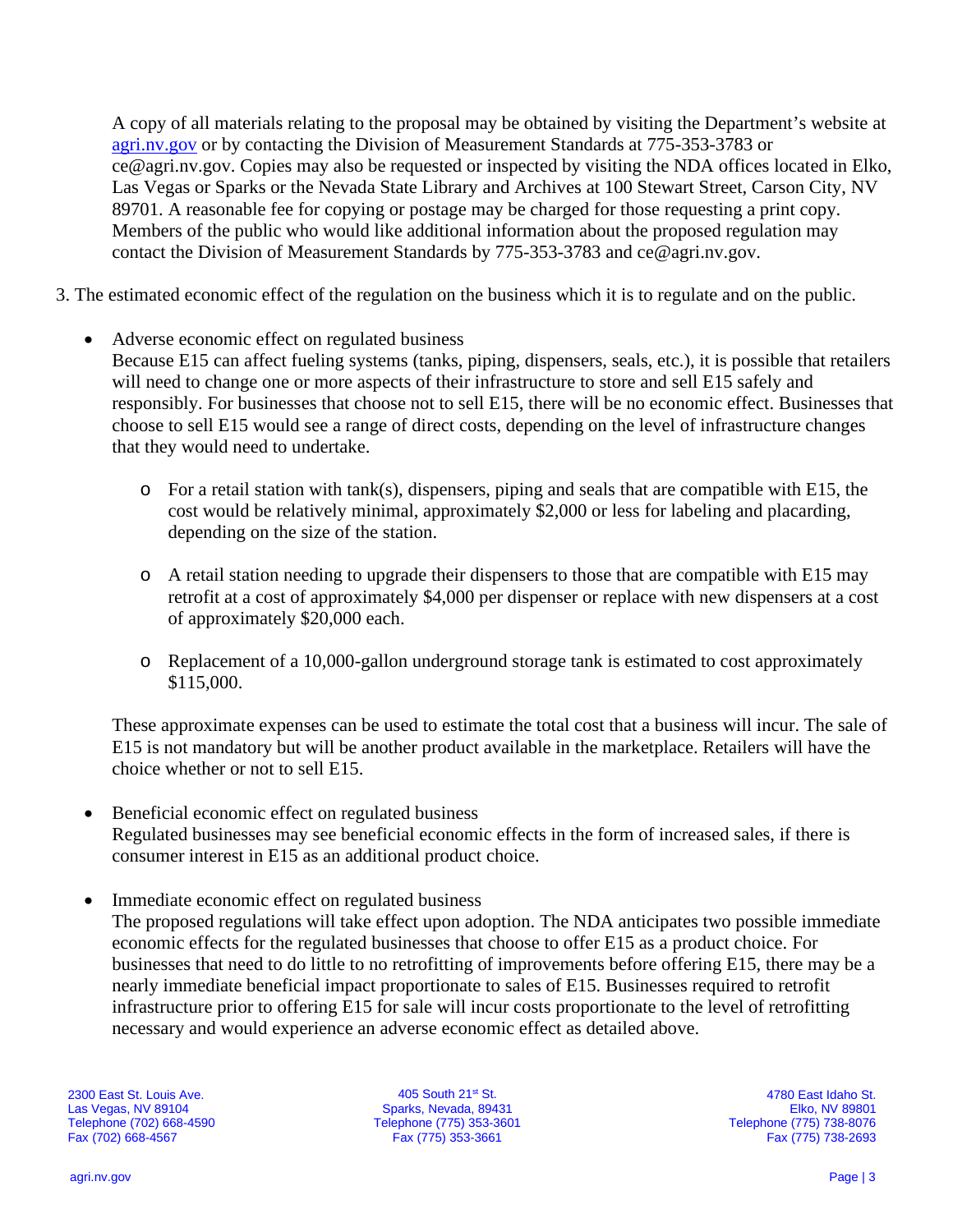- Long-term economic effect on regulated business Regulated businesses may see long-term economic effects in the form of increased sales if there is consumer interest in E15 as an additional product choice.
- Adverse economic effect on the public The NDA does not anticipate any adverse economic effects on the public because of the proposed regulations.
- Beneficial economic effect on the public E15 is normally priced lower than conventional oxygenated gasoline (E10) and oftentimes significantly less than non-oxygenated gasoline (E0). There will be a decrease in miles per gallon with an increased amount of ethanol, however. It should be noted that use of E15 is only approved for vehicles in model year 2001 and newer. The proposed regulation includes a labeling requirement that E15 is only approved for use in those model years, and also includes a dispenser requirement for the regulated business to have in place a federally approved plan for mitigation in the event of misfuelling.
- Immediate economic effect on the public There may be an immediate economic effect on the public if regulated businesses are able to sell E15 soon after the proposed regulations take effect, with the caveats directly above.
- Long-term economic effect on the public If more businesses offer E15 for sale, there may be continued long-term economic effect for the public.
- 4. The estimated cost to the agency for enforcement of the proposed regulation. The NDA estimates that it will incur costs of between \$1,000 and \$2,000 to recalibrate instruments necessary to confirm compliance with the adopted standard.
- 5. The methods used by the agency in determining the impact on a small business.

Notice and text of the proposed regulations were mailed via the United States Postal Service to 440 petroleum product distributors, wholesalers, and retailers. Four notices were returned as undeliverable. In addition, notice and text of the proposed regulations were sent via email to 7,026 interested parties. The notice included the website address for an electronic survey and a request that the recipient participate in the survey to assist the Nevada Department of Agriculture (NDA) in determining the potential impacts of the proposed regulations on businesses in Nevada. An option was offered for recipients to request a hard copy of the survey be sent to them by mail or email, but the department did not receive any such requests. Additionally, the notice and survey link were sent via email to the Nevada Petroleum Marketers and Convenience Store Association, the Western States Petroleum Association, and the Retail Association of Nevada with a request that these associations notify their respective members of the proposed changes and the survey. Notice of the proposed regulations and the survey link were posted to [www.agri.nv.gov.](http://www.agri.nv.gov/) The survey was open from January 21, 2022, through February 11, 2022.

2300 East St. Louis Ave. Las Vegas, NV 89104 Telephone (702) 668-4590 Fax (702) 668-4567

405 South 21st St. Sparks, Nevada, 89431 Telephone (775) 353-3601 Fax (775) 353-3661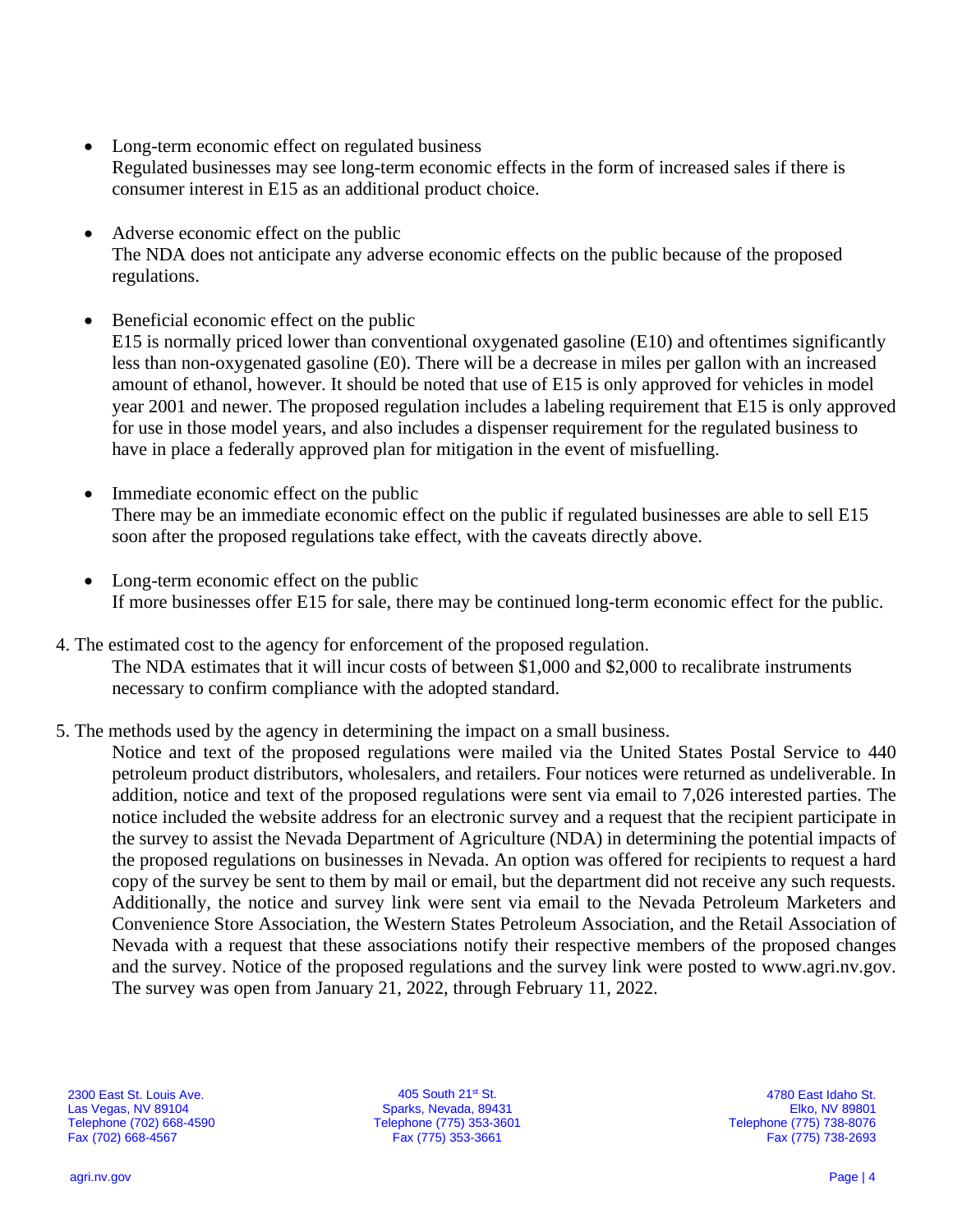A total of 18 responses were received, though not all respondents answered every survey question. Persons interested in obtaining the survey results and summary may do so by contacting the NDA's Division of Measurement Standards at 775-353-3783 or [ce@agri.nv.gov.](mailto:ce@agri.nv.gov)

A statistical analysis of the survey results was compiled and considered. Survey respondents were asked whether the proposed changes in R038-21 would impact their ability to do business, and how they would be impacted; the estimated amount of annual economic impact on their business and the level of impact, ranging from "no impact" to "severe impact," that these changes would cause; and if these changes would require the business to make operational changes. Finally, participants were invited to offer suggestions on how negative financial impacts might be mitigated.

6. A description of and citation to any regulations of other state or local governmental agencies which the proposed regulation overlaps or duplicates and a statement explaining why the duplication or overlapping is necessary. If the proposed regulation overlaps or duplicates a federal regulation, the notice must include the name of the regulating federal agency.

While the proposed regulations do not duplicate federal, state, or local standards, they do adopt by reference regulations in the Code of Federal Regulations that have been promulgated by the U.S. Environmental Protection Agency. These regulations have been included in NAC Chapter 590 because it would be of benefit to regulated businesses and the public if the comprehensive requirements are conveniently collected in state regulation, rather than requiring interested parties to seek that information from other sources.

7. If the regulation is required pursuant to federal law, a citation and description of the federal law. The proposed regulation is not required pursuant to federal law.

8. If the regulation includes provisions which are more stringent than a federal regulation that regulates the same activity, a summary of such provisions.

The proposed regulation is not more stringent than federal, state, or local standards.

9. Whether the proposed regulation establishes a new fee or increases an existing fee. The proposed regulation does not provide a new fee or increase an existing fee.

Copies of this notice and proposed regulations will be mailed to members of the public upon request. Copies may also be requested or inspected by visiting the NDA offices located in Elko, Las Vegas or Sparks or the Nevada State Library and Archives at 100 Stewart Street, Carson City, NV 89701. A reasonable fee may be charged for copies or postage if it is deemed necessary. Requests for mailed copies may be directed to

Nevada Department of Agriculture Division of Measurement Standards 405 South 21<sup>st</sup> Street Sparks, NV 89431 Phone: 775-353-3783; Email: ce@agri.nv.gov

Notice of this meeting was sent to all persons on the Department's mailing list for administrative regulations and posted on or before 9 a.m. thirty days before the meeting at the following locations:

2300 East St. Louis Ave. Las Vegas, NV 89104 Telephone (702) 668-4590 Fax (702) 668-4567

405 South 21st St. Sparks, Nevada, 89431 Telephone (775) 353-3601 Fax (775) 353-3661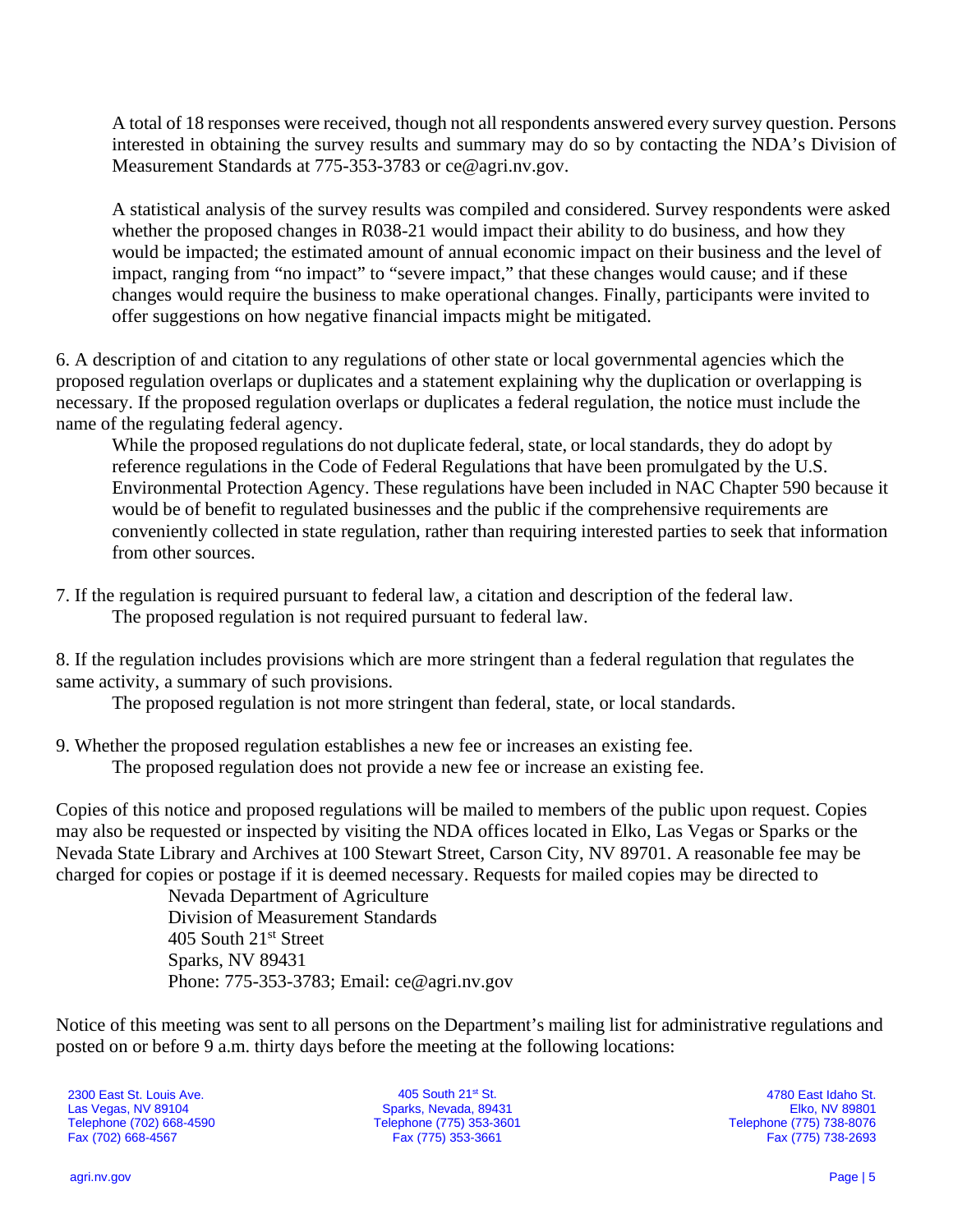- o Nevada Department of Agriculture website at [agri.nv.gov](http://agri.nv.gov/Animals/Animal_Industries_Hearings,_Workshops,_Meetings/)
- o Nevada Public Notice website at<https://notice.nv.gov/>
- o Nevada Legislature Administrative Regulation Notices at <https://www.leg.state.nv.us/App/Notice/A/>

Persons wishing to make oral comment upon the regulation draft of the Nevada Department of Agriculture may participate at the scheduled hearing. Persons wishing to submit written testimony or documentary evidence may submit the material by emailing ce@agri.nv.gov or via mail to the following address: Nevada Department of Agriculture, Attn: William Striejewske, 405 S. 21<sup>st</sup> St, Sparks, NV 89431. Written submissions must be received by the NDA on or before June 8, 2022.

Reasonable efforts will be made for members of the public who have disabilities and require special accommodations for assistance at the meeting. Please contact the Department at 775-353-3783 or ce@agri.nv.gov at least three (3) business days prior to the meeting.

If no person who is directly affected by the proposed action appears to request time to make and oral presentation, the NDA may proceed immediately to act upon any written submissions.

Upon adoption of any regulation, the agency, if requested to do so by an interested person, either before adoption or within 30 days thereafter, shall issue a concise statement of the principal reasons for and against its adoption and incorporate therein its reason for overruling the consideration urged against its adoption.

2300 East St. Louis Ave. Las Vegas, NV 89104 Telephone (702) 668-4590 Fax (702) 668-4567

405 South 21st St. Sparks, Nevada, 89431 Telephone (775) 353-3601 Fax (775) 353-3661